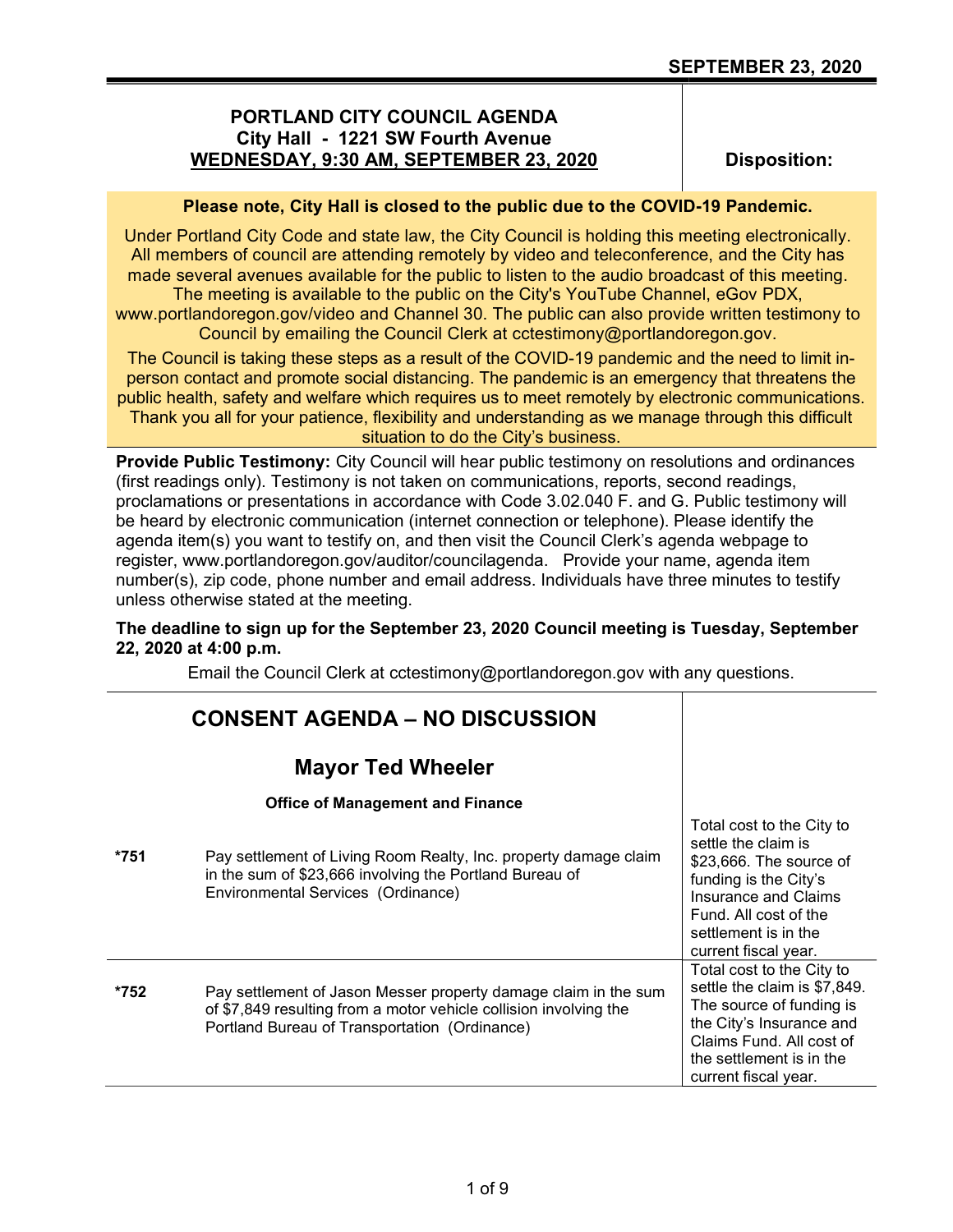|      | <b>SEPTEMBER 23, 2020</b>                                                                                                                                                                                                                      |                                                                                                                                                                                                                                                                                                                                                                                                |  |
|------|------------------------------------------------------------------------------------------------------------------------------------------------------------------------------------------------------------------------------------------------|------------------------------------------------------------------------------------------------------------------------------------------------------------------------------------------------------------------------------------------------------------------------------------------------------------------------------------------------------------------------------------------------|--|
| *753 | Pay property damage and bodily injury claim of Nicole Neill in the<br>sum of \$61,038 resulting from a motor vehicle collision involving the<br>Portland Bureau of Transportation (Ordinance)                                                  | Total cost to the City to<br>settle the claim is<br>\$61,038. The source of<br>funding is the City's<br><b>Insurance and Claims</b><br>Fund. All cost of the<br>settlement is in the<br>current fiscal year.                                                                                                                                                                                   |  |
| 754  | Authorize a Settlement Agreement between the City and Brenda<br>Scott to correct Ms. Scott's vacation accrual error, and the City shall<br>pay Ms. Scott the amount of \$7,512 (Second Reading Agenda 720)                                     | The Settlement<br>Agreement of \$7,512 will<br>be paid from General<br>Fund resources.                                                                                                                                                                                                                                                                                                         |  |
| 755  | Authorize Memorandum of Understanding between the City, the<br>Portland Police Association, and Richard Budry to correct Budry's<br>vacation accrual error, and the City shall pay Budry the amount of<br>\$12,041 (Second Reading Agenda 721) | The Settlement<br>Agreement of \$12,041<br>will be paid from General<br>Fund resources.                                                                                                                                                                                                                                                                                                        |  |
|      | <b>Commissioner Chloe Eudaly</b>                                                                                                                                                                                                               |                                                                                                                                                                                                                                                                                                                                                                                                |  |
|      | <b>Bureau of Transportation</b>                                                                                                                                                                                                                |                                                                                                                                                                                                                                                                                                                                                                                                |  |
| *756 | Approve a grant of \$994,907 to Peninsula Terminal Company for<br>replacement and vertical relocation of track and track crossings in<br>advance of construction of the N Suttle Rd Local Improvement<br>District (Ordinance; C-10058)         | The grant agreement is in<br>the amount of \$994,907<br>and these costs are<br>currently<br>available in the LID<br>project as budgeted. This<br>is a not-to-exceed grant<br>amount.<br>PBOT will not have any<br>risk for these third-party<br>costs nor with any<br>engineering changes to<br>the track crossings or<br>track replacement work<br>which<br>may occur during<br>construction. |  |
| *757 | Authorize application to Portland General Electric for a grant in the<br>amount of \$260,000 to increase access to BIKETOWN among<br>underserved populations (Ordinance)                                                                       | If awarded, the grant will<br>increase access to the<br><b>BIKETOWN for All</b><br>program. The application<br>includes a \$26,000<br>(10 percent) staff match<br>which is currently<br>budgeted in the PBOT's<br>FY 20-21 Adopted<br>Budget.                                                                                                                                                  |  |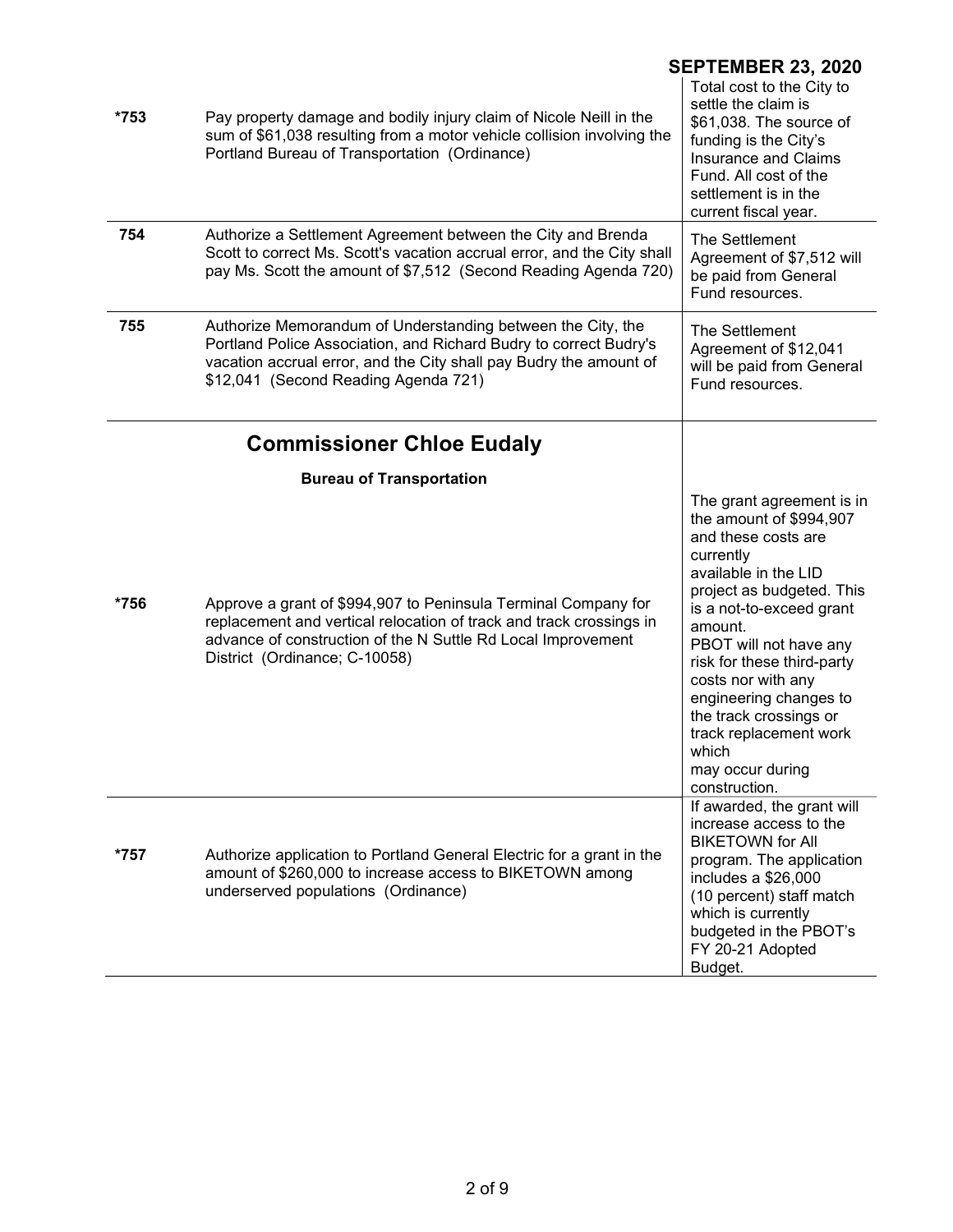|      | <b>Office of Community &amp; Civic Life</b>                                                                                                                                                                           |                                                                                                                                                                                                                                                                                                                                                                                                                                                                                                                                                                               |
|------|-----------------------------------------------------------------------------------------------------------------------------------------------------------------------------------------------------------------------|-------------------------------------------------------------------------------------------------------------------------------------------------------------------------------------------------------------------------------------------------------------------------------------------------------------------------------------------------------------------------------------------------------------------------------------------------------------------------------------------------------------------------------------------------------------------------------|
| *758 | Authorize a grant agreement with East Portland Neighbors to<br>provide liability insurance coverage for East Portland community-<br>building events and activities in an amount not to exceed \$10,000<br>(Ordinance) | The total grant amount<br>authorized by the<br>ordinance, over four<br>years, will not exceed<br>\$47,500. The ordinance<br>authorizes a calendar<br>year 2020 grant not to<br>exceed \$10,000; funds<br>are available in Civic<br>Life's current-year<br>budget. The ordinance<br>also authorizes grant<br>renewals through<br>calendar year 2023 in the<br>amount of \$10,000 per<br>year, or with an amended<br>amount of \$12,500 per<br>year if costs increase.<br>Renewals will be subject<br>to availability of funding<br>in the adopted budgets<br>for future years. |
|      | <b>Commissioner Amanda Fritz</b>                                                                                                                                                                                      |                                                                                                                                                                                                                                                                                                                                                                                                                                                                                                                                                                               |
|      | <b>Parks &amp; Recreation</b>                                                                                                                                                                                         |                                                                                                                                                                                                                                                                                                                                                                                                                                                                                                                                                                               |
| *759 | Authorize an agreement with Leach Garden Friends for transfer of<br>LGF's Capital Campaign Funds to fund construction at Leach<br><b>Botanical Gardens (Ordinance)</b>                                                | This ordinance transfers<br>\$877,000 in funding<br>raised by the "Leach<br>Garden Friends"<br>nonprofit to Portland<br>Parks & Recreation to<br>expend on the Leach<br>Garden "Upper Garden<br>Development Project."<br>The project began in FY<br>2017-18 and has<br>budgeted total CIP costs<br>and operations and<br>maintenance costs within<br>the Parks Bureau annual<br>Adopted Budget.                                                                                                                                                                               |
|      | <b>REGULAR AGENDA</b>                                                                                                                                                                                                 |                                                                                                                                                                                                                                                                                                                                                                                                                                                                                                                                                                               |
|      |                                                                                                                                                                                                                       |                                                                                                                                                                                                                                                                                                                                                                                                                                                                                                                                                                               |
|      | <b>Mayor Ted Wheeler</b>                                                                                                                                                                                              |                                                                                                                                                                                                                                                                                                                                                                                                                                                                                                                                                                               |
| 760  | Appoint Kevin Rogers and Terry Cross to the Community Budget<br>Advisory Board (Report) 20 minutes requested                                                                                                          | No fiscal impact.                                                                                                                                                                                                                                                                                                                                                                                                                                                                                                                                                             |
| 761  | Appoint Rakeem Washington to the Home Forward Board of<br>Commissioners for a term to expire September 2024 (Resolution)<br>20 minutes requested                                                                      | No fiscal impact.                                                                                                                                                                                                                                                                                                                                                                                                                                                                                                                                                             |
|      | <b>Office of Management and Finance</b>                                                                                                                                                                               |                                                                                                                                                                                                                                                                                                                                                                                                                                                                                                                                                                               |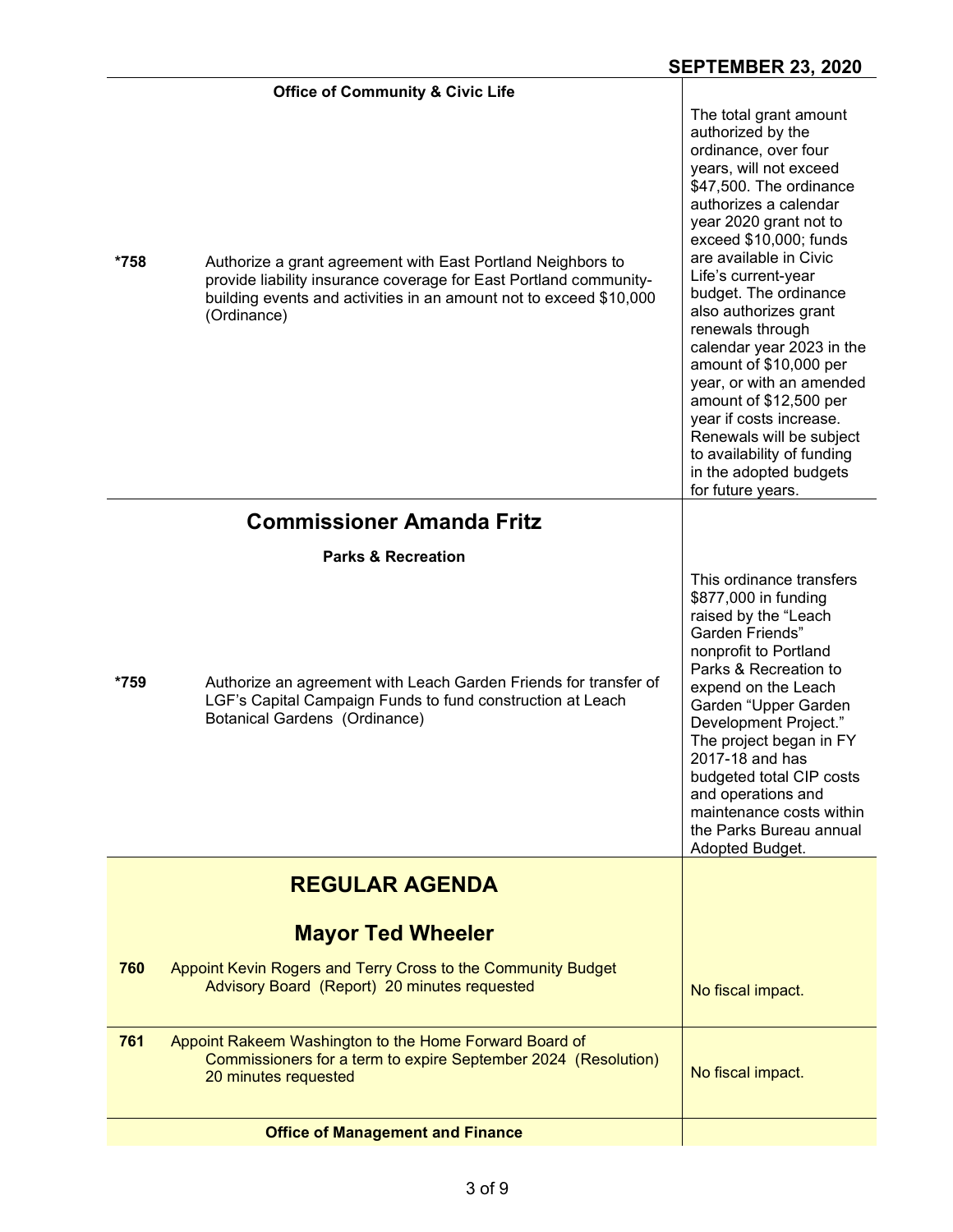|     |                                                                                                                                                                                                      | <b>SEPTEMBER 23, 2020</b>                                                                                                                                                                                                                                                                                                                                                                                                                                                                                                                                                                                                                                                                                                                                                                                                                                                                                                                                     |
|-----|------------------------------------------------------------------------------------------------------------------------------------------------------------------------------------------------------|---------------------------------------------------------------------------------------------------------------------------------------------------------------------------------------------------------------------------------------------------------------------------------------------------------------------------------------------------------------------------------------------------------------------------------------------------------------------------------------------------------------------------------------------------------------------------------------------------------------------------------------------------------------------------------------------------------------------------------------------------------------------------------------------------------------------------------------------------------------------------------------------------------------------------------------------------------------|
| 762 | Accept bid of James W. Fowler Co. for the Goose Hollow Sewer<br>Rehabilitation Project for \$4,875,000 (Procurement Report - Bid<br>No.00001498) 10 minutes requested                                | The engineer's estimate<br>for this project was<br>\$5,949,000, and the<br>confidence level was<br>high. Based on bids<br>received BES anticipates<br>the construction contract<br>cost to be \$4,785,000,<br>which is 18% under the<br>engineer's estimate.<br>Funds are available in<br><b>BES's FY 2020-21</b><br>budget in the Sewer<br><b>System Operating Fund</b><br>and will be requested in<br>the FY 2021-22 budget.                                                                                                                                                                                                                                                                                                                                                                                                                                                                                                                                |
| 763 | Authorize Intergovernmental Agreement with Metro to provide funding for<br>the Arlene Schnitzer Concert Hall Acoustical Enhancement Project<br>not to exceed \$1,500,000 (Second Reading Agenda 730) | This IGA authorizes the<br><b>City of Portland Spectator</b><br><b>Venues &amp; Visitor</b><br><b>Activities Fund (SVVAF)</b><br>to advance Metro up to<br>\$1.5 million to support<br>the completion of the<br><b>Arlene Schnitzer Concert</b><br><b>Hall acoustical</b><br>enhancement project.<br>The advance would be<br>funded out of SVVAF's<br>contingency which is<br>included in the Bureau's<br>FY 2020-21 Fall BMP<br>Request. The amount<br>provided to Metro will be<br>repaid to the SVVAF<br>when<br>Portland'5 Renovation<br>Bonds, supported by the<br>Second Amended and<br><b>Restated Visitor</b><br>Facilities IGA (VFIGA),<br>are issued sometime<br>after January 1,<br>2024. Reserves in the<br>SVVAF are adequate to<br>cover this cost in<br>FY2020-21, even with<br>little or no event revenue<br>to the fund during the<br>year. CBO notes that the<br><b>General Fund is the</b><br>ultimate backer of the<br>debt in the SVVAF. |
|     | <b>Police Bureau</b>                                                                                                                                                                                 |                                                                                                                                                                                                                                                                                                                                                                                                                                                                                                                                                                                                                                                                                                                                                                                                                                                                                                                                                               |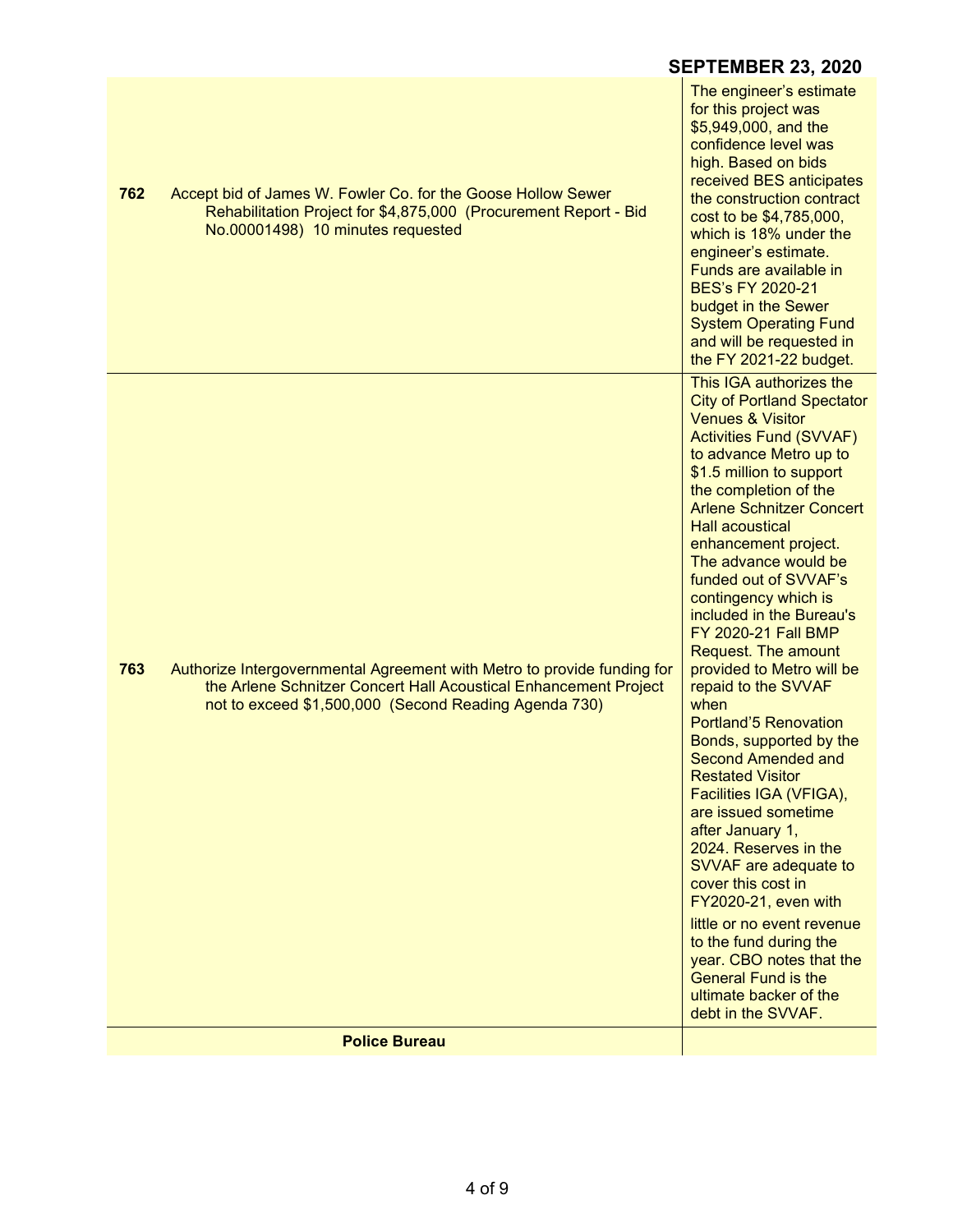## SEPTEMBER 23, 2020

This action would authorize the City to apply for and receive a grant from Department of Justice (Bureau of Justice Assistance) in the amount of \$408,910. Awards for Multnomah County and the City of Gresham are included in this total. The City's share of the award would be \$203,717, which the Police Bureau intends to use to support a limited term Video Production Specialist to produce online training materials and videos for use in a remote environment.

 764 Authorize application to the U.S. Department of Justice, Office of Justice Programs, Bureau of Justice Assistance for a grant in the amount of \$408,910 for the Edward Byrne Memorial Justice Assistance Grant Program FY 2020 Local Solicitation to assist the Portland-Metropolitan area law enforcement and criminal justice community prevent and reduce crime and violence (Ordinance) 30 minutes requested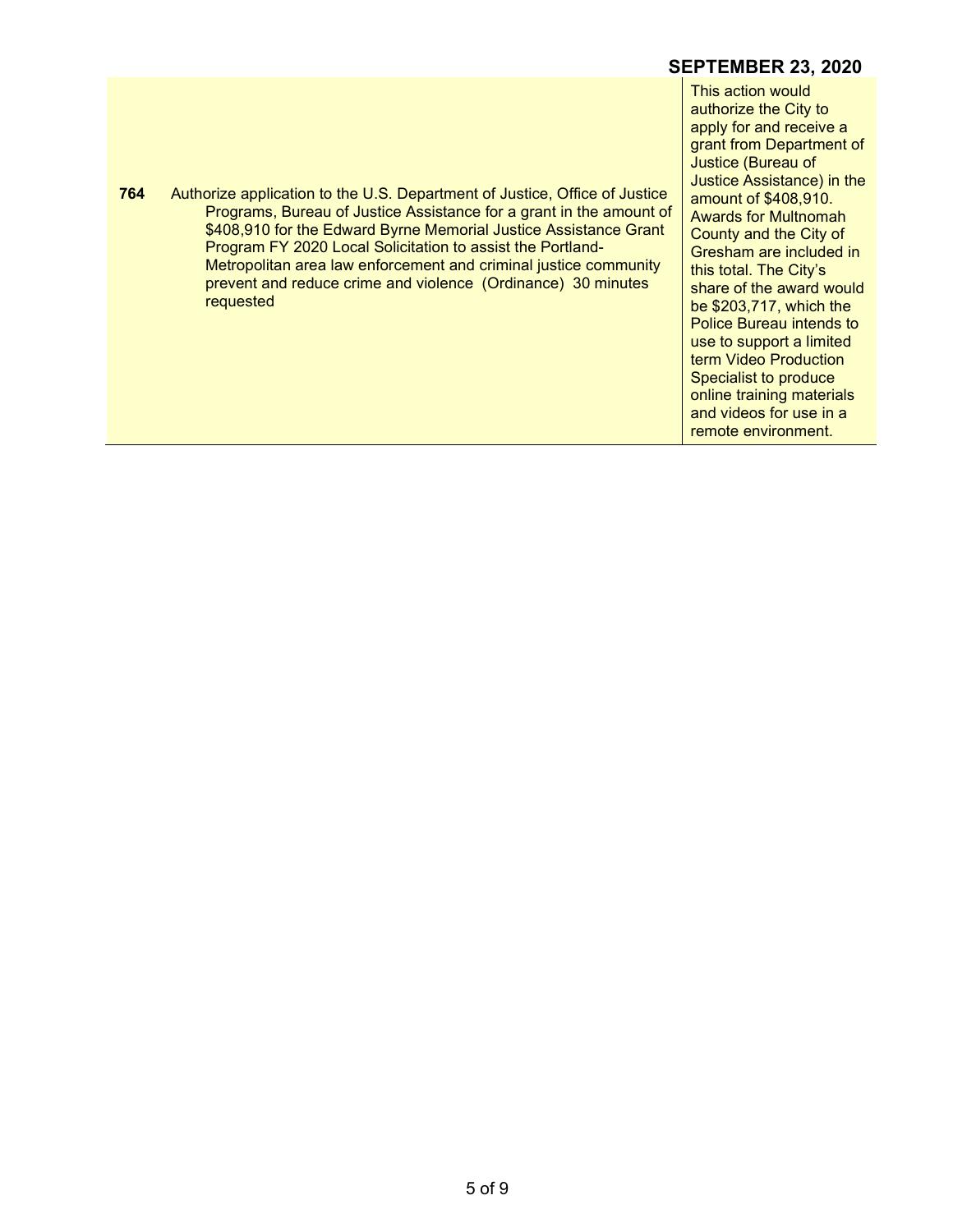|      | <b>Portland Housing Bureau</b>                                                                                                                                                                                                                                                                                                                                                                                                                                  |                                                                                                                                                                                                                                                                                                                                                                                                                                                                                                                                                                                                                                                                                                                                                                                                                 |
|------|-----------------------------------------------------------------------------------------------------------------------------------------------------------------------------------------------------------------------------------------------------------------------------------------------------------------------------------------------------------------------------------------------------------------------------------------------------------------|-----------------------------------------------------------------------------------------------------------------------------------------------------------------------------------------------------------------------------------------------------------------------------------------------------------------------------------------------------------------------------------------------------------------------------------------------------------------------------------------------------------------------------------------------------------------------------------------------------------------------------------------------------------------------------------------------------------------------------------------------------------------------------------------------------------------|
| 765  | Amend Property Tax Exemption for Multiple-Unit Housing Development<br>Code and Inclusionary Housing Code to extend the current<br>inclusion rate until 2021 (Second Reading Agenda 734; amend<br>Code Sections 30.01.120 and 3.103.040)                                                                                                                                                                                                                         | See below.                                                                                                                                                                                                                                                                                                                                                                                                                                                                                                                                                                                                                                                                                                                                                                                                      |
| 766  | <b>Prosper Portland</b><br>Authorize, approve, and direct various actions by Prosper Portland, the                                                                                                                                                                                                                                                                                                                                                              |                                                                                                                                                                                                                                                                                                                                                                                                                                                                                                                                                                                                                                                                                                                                                                                                                 |
|      | Portland Housing Bureau, Portland Bureau of Environmental<br>Services, Portland Water Bureau, Portland Parks & Recreation,<br>Portland Bureau of Transportation, and the Office of Management<br>and Finance to facilitate the development of the Broadway Corridor,<br>and add the Broadway Corridor Park project to the Parks and<br>Recreation System Development Charge Capital Improvement Plan<br>(Second Reading Agenda 741; amend Ordinance No. 187770) | See below.                                                                                                                                                                                                                                                                                                                                                                                                                                                                                                                                                                                                                                                                                                                                                                                                      |
|      | <b>Commissioner Amanda Fritz</b>                                                                                                                                                                                                                                                                                                                                                                                                                                |                                                                                                                                                                                                                                                                                                                                                                                                                                                                                                                                                                                                                                                                                                                                                                                                                 |
|      | <b>Bureau of Environmental Services</b>                                                                                                                                                                                                                                                                                                                                                                                                                         |                                                                                                                                                                                                                                                                                                                                                                                                                                                                                                                                                                                                                                                                                                                                                                                                                 |
| *767 | Amend contract with Innovyze, Inc., for Hydraulic Network Analysis<br>Software in the amount of \$756,473 (Ordinance; amend Contract<br>No. 30006331) 10 minutes requested                                                                                                                                                                                                                                                                                      | <b>BES</b> seeks to amend the<br>contract with Innovyze for<br>this network analysis<br>software for an additional<br>amount of \$656,473.<br>Funds are available in<br><b>BES's FY 2020-21</b><br>budget in the Sewer<br><b>System Operating Fund.</b><br>The Water Bureau also<br>seeks to amend the<br>contract with Innovyze for<br>additional licenses and<br>software maintenance for<br>an additional amount of<br>\$100,000. Funds will be<br>made available in the<br><b>Water Bureau's FY 2020-</b><br>21 budget. The total<br>contract's not-to-exceed<br>value will increase by<br>\$756,473 from its current<br>not-to-exceed value of<br>\$841,792 to \$1,598,265,<br>which will allow both<br>bureaus to manage<br>hydraulic network<br>analysis software from<br>Innovyze into one<br>contract. |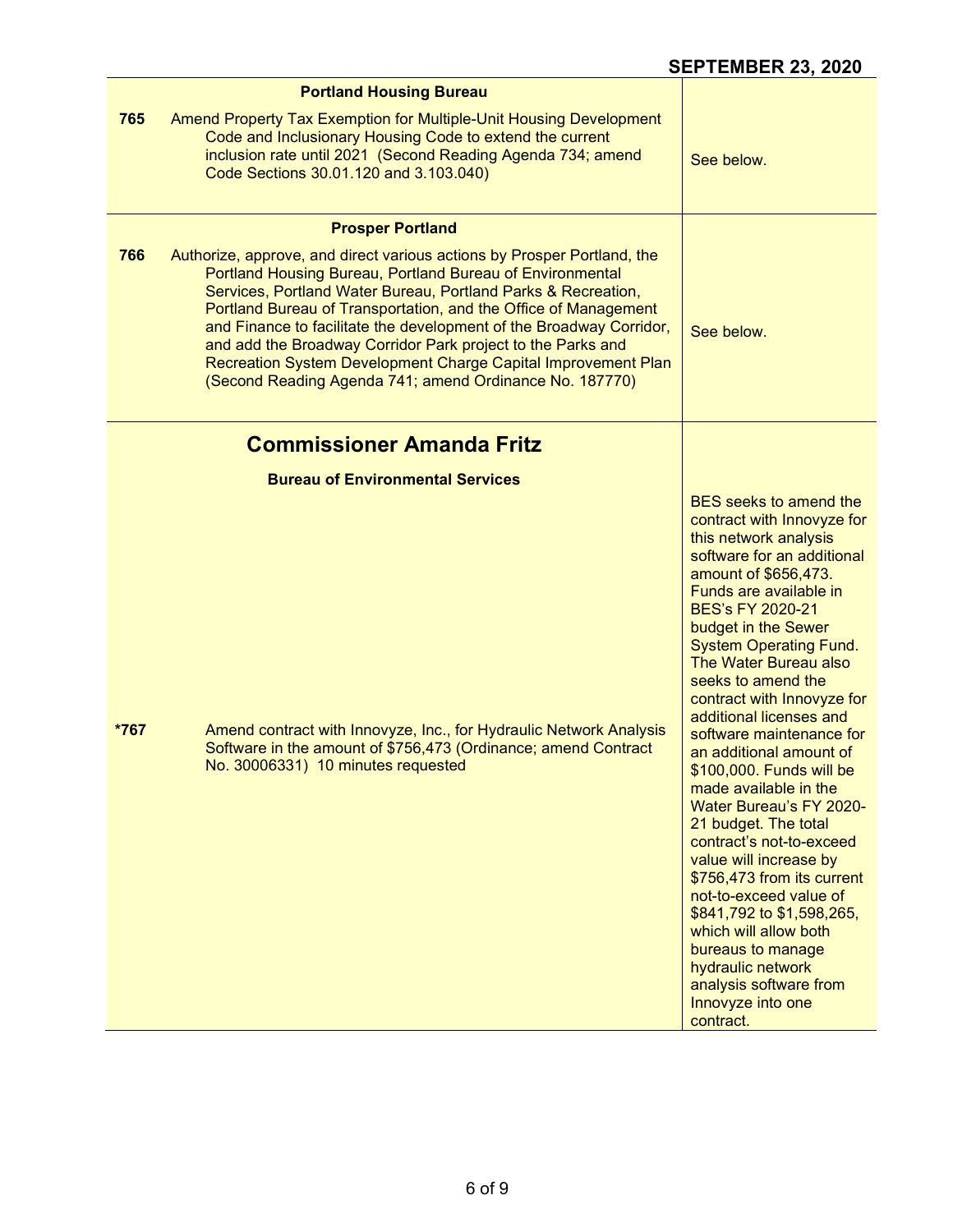**768** Authorize a competitive solicitation and contract with the lowest responsible bidder and provide payment for construction of the Balch Creek Trash Rack Retrofit Project No. E10583 for an estimated cost of \$3 million (Ordinance) 10 minutes requested

## SEPTEMBER 23, 2020

The estimated cost of \$3 million is of moderate confidence. Funding is available in BES's FY 2020-21 budget in the Sewer System Operating Fund.

765 Amend Property Tax Exemption for Multiple-Unit Housing Development Code and Inclusionary Housing Code to extend the current inclusion rate until 2021

#### CBO Analysis

The Ordinance would extend the current set aside for affordable housing units required in newly constructed buildings of 20 units or more under the inclusionary housing program from December 2020 to December 2021. This proposed legislation is in response to Council action to extend the inclusion rate sunset date in Code Section 33.245, Inclusionary Housing. The inclusion rate is 15% of units affordable at 80% AMI or 8% of units affordable at 60% AMI outside the Central City and Gateway Plan districts. This inclusion rate would last until December 31, 2021, at which point it would increase. The bureau states that the date extension for a lowered affordable housing set aside rate proposed by this legislation does not change the budget or financing of the inclusionary housing program as the program has been run under the lowered set aside from its inception and it used the lower inclusion rate to forecast Construction Excise Tax (CET) revenues. It may have an unknown but non-measurable impact on both CET revenues and property tax revenues during the year extension.

766 Authorize, approve, and direct various actions by Prosper Portland, the Portland Housing Bureau, Portland Bureau of Environmental Services, Portland Water Bureau, Portland Parks & Recreation, Portland Bureau of Transportation, and the Office of Management and Finance to facilitate the development of the Broadway Corridor, and add the Broadway Corridor Park project to the Parks and Recreation System Development Charge Capital Improvement Plan

#### CBO Analysis

Development of the Property and the delivery of community benefits as envisioned requires substantial public and private investment commitments. There are significant expenses unique to the Property compared to most other Central City development opportunities. Additionally, the River District Funding IGA currently anticipates that the \$35 million line of credit (LOC) provided by the City (and backed by the General Fund) to make resources available for acquisition of the Property would be repaid by June 2022. The Financing Plan outlined in this ordinance requires the issuance of subsequent General-Fund backed debt financing to enable more time for project completion and sufficient cash flow to meet project commitments. The Ordinance specifies that Prosper will repay the General Fund from land sale proceeds with up to \$15 million of the debt to be forgiven (resulting in a \$15 million General Fund subsidy). The terms of the agreement of repayment will be solidified in a renewed IGA to be negotiated between Prosper and the Director of the Bureau of Revenue and Financial Services.

It is anticipated that development partners will need to secure approximately \$1.0 billion in outside capital to deliver on redevelopment of the Property over the next 20 years. Staff has worked with Continuum Partners LLC and bureau partners to identify an investment strategy that balances stewardship of public investment with private investment obligations and maintain market competitiveness. The Disposition and Development Agreement (DDA) term sheet also contemplates that public investments will be implemented in phases in sequence with private development and land sales transactions. The Investment Strategy in summary includes the following public and private obligations tied to infrastructure and community benefits:

|                     | <b>Public Investment</b>                                                                                                                              | <b>Private</b><br><b>Investment</b> |
|---------------------|-------------------------------------------------------------------------------------------------------------------------------------------------------|-------------------------------------|
| Site preparation    | \$38.6 million (TIF and EPA grant)                                                                                                                    |                                     |
| USPS infrastructure | \$49 million (BES funding of \$7 million, Water funding of \$800,000, \$33 million (LID<br>Parks SDCs of \$11.4 million, PBOT SDCs of \$14.7 million) | land developers)                    |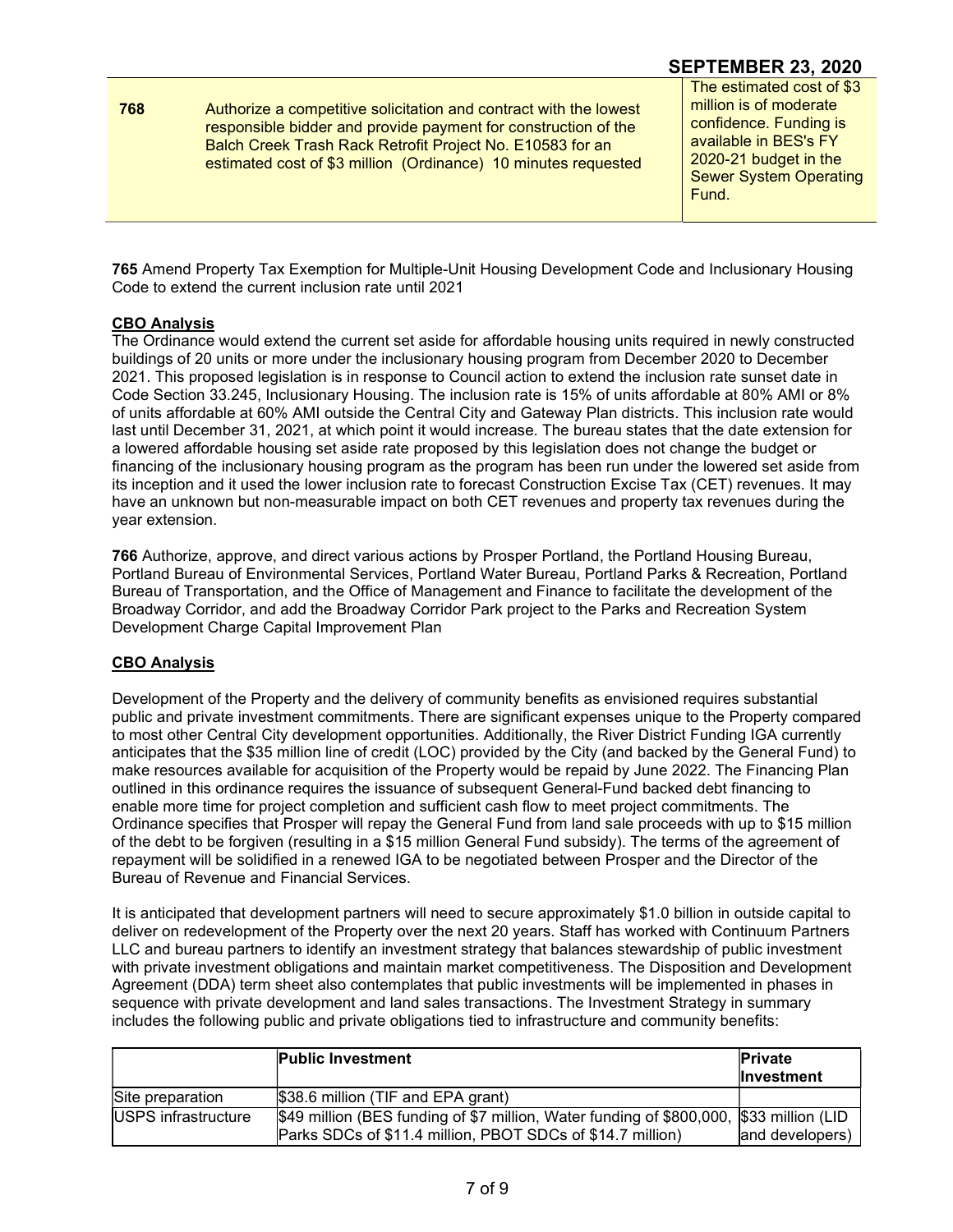# SEPTEMBER 23, 2020

| Additional community<br>benefits in the CBA | \$11.5 million (Prosper land value/sales)                                                                                                                                                                                                                                                                                           | $$28.5$ million |
|---------------------------------------------|-------------------------------------------------------------------------------------------------------------------------------------------------------------------------------------------------------------------------------------------------------------------------------------------------------------------------------------|-----------------|
| LOC repayment                               | \$35 million – City General-Fund backed indebtedness of Prosper<br>to be restructured such that its repayment of the City would be<br>effected from identified land disposition proceeds to the extent<br>such proceeds exceed certain negotiated thresholds, with up to<br>\$15.0 million of the remaining balance to be forgiven. |                 |

Infrastructure Investment. The accompanying Ordinance seeks Council's approval of the Investment Strategy for infrastructure and community benefits and directs Prosper and City bureau staff to take necessary steps to prepare IGAs for Council's and the Prosper Board of Commissioners' future consideration. IGAs are anticipated between Prosper and the following lead City bureaus: PBOT, BES, Water, and Parks. Further cost estimates and schedule refinement will be necessary by City staff and a thirdparty cost estimator, including addressing any implications of CBA requirements. The IGAs will contemplate how cost and schedule implications are managed and risk is apportioned between the parties.

Additionally, the Investment Strategy contemplates an estimated \$23.0 million Local Improvement District (LID) as a financing tool to fund the required right-of-way improvements. The LID would be provided for by separate legislation adopted by Council and is not directly created by this Ordinance. If the LID is not approved and implemented, the development and infrastructure cannot proceed as planned.

Community Benefits Agreement. The Broadway Corridor CBA contains a variety of obligations on the part of Prosper. Some of these obligations are intended to be performed by Prosper directly, and others are to be passed through to private developers or to public partners. These obligations create both easily quantifiable costs as well as less readily quantifiable cost implications.

One provision of the CBA that is especially relevant for City infrastructure bureaus is the application of the City's CBA policy to the City's infrastructure investments in support of Broadway Corridor. Bureau partners have shared concerns regarding the cost and schedule implications of utilizing this policy for smaller construction projects.

Other notable CBA obligations with cost impacts include:

• Prosper and private developers are collectively responsible for a fixed cost of approximately \$4.2 million for workforce development and business technical assistance in connection with the demolition of the USPS P&DC facility and private vertical construction. Of this amount, Continuum is expected to cover \$1.4 million. • Prosper has agreed to funding \$3.0 million for supporting local small, BIPOC-owned, and people with disabilities-owned businesses.

• Private development will opt-in to and cover the payment of prevailing wage for private vertical construction on the core and shell, as well as a portion of tenant improvements, for each building. Prosper Portland will fund \$2.9 million of the increased cost of labor associated with prevailing wage across the entire Property. • Prosper will cover the costs of oversight, monitoring, and enforcement of the obligations of the CBA, which will include the allocation of a fixed budget for the oversight committee equal to \$50,000 per year for ten years.

To partially mitigate the uncertainty of development at this time, as well as potential cost impacts of CBA provisions, the CBA includes a development contingency section whereby the terms can be renegotiated in the event of adverse development circumstances or significant adverse financial impacts.

#### Affordable Housing Investment. Prosper and PHB will also enter into agreements

consistent with PHB's contribution to the acquisition of the Property in order to deliver on the affordable housing goals for the redevelopment. PHB, in partnership with Prosper, has to deliver 720 affordable housing units at or below 60 percent area median income (60% AMI) via direct investment by PHB as well as Inclusionary Housing. PHB and Prosper have identified a parcel to be owned by PHB; and the DDA term sheet requires private residential development to comply with the Inclusionary Housing option that provides 10% of units at 60% AMI. Additional resources will need to be identified by PHB to subsidize the construction of the affordable units on the parcel to be owned by PHB. The Prosper Portland FY 2020-21 Adopted Budget and Forecast includes \$17.9 million in remaining River District TIF resources reserved for the project.

Line of Credit. The financial resources contemplated in the Investment Strategy to be invested by Prosper in infrastructure and community benefits will be generated through land sales on the Property and existing tax